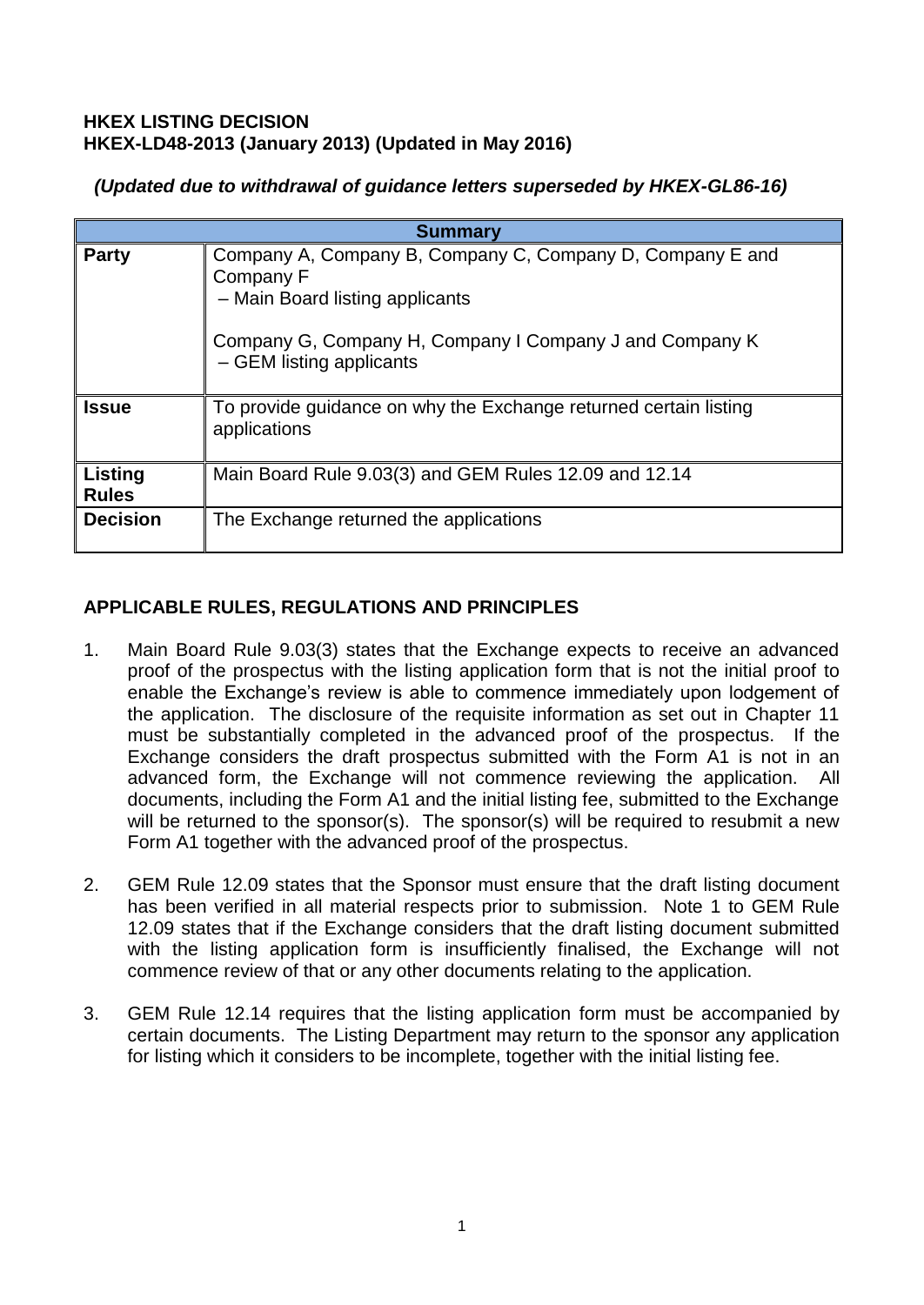# **ANALYSIS**

4. The following set out the reasons why the Exchange considered the applications were not in an advanced form and returned certain listing applications during the period from January 2012 to November 2012.

## Company A

- 5. Company A provided certain maintenance works. There were several deficiencies in disclosure:
	- (i) *Business model*

It was unclear whether Company A acted as a main contractor or a subcontractor in its completed projects during the track record period and in future projects. For the service segment, there was no information on whether Company A obtained service projects through bidding or negotiation; and how it carried out its services (e.g. whether special approval from the government and traffic arrangement were required). For the equipment segment, there was no detail on whether Company A participated in tender bidding.

(ii) *Financial position*

The discussion of Company A's trade and bills receivables was too general. There was no meaningful explanation on (i) why Company A accumulated significant amounts of trade and bills receivables given that it required advanced deposits from new customers and did not generally grant credit to new customers; (ii) circumstances giving rise to the increasing amount of impairment of trade receivables during the track record period; and (iii) underlying reasons for delays in settlement from certain customers. There was no meaningful explanation for Company A's delay in settlement of certain payments for raw materials and subcontracting costs and the significant increase in trade payables aged over 1 year.

### (iii) *Future plans and business strategies*

There was insufficient justification for the 100% increase in production capacity and the expansion plan given that Company A's current geographic coverage in the relevant country appears extensive.

(iv) *Others*

The "Summary" section of the prospectus lacked sufficient information to provide investors with a concise overview of Company A's operation model and highlights of significant matters. Company A did not use HKEX-GL27-12<sup>1</sup> as guidance. *(Updated in May 2016)*

<sup>1</sup> <sup>1</sup> Withdrawn in May 2016. Superseded by Section A of Appendix 1 in HKEX-GL86-16.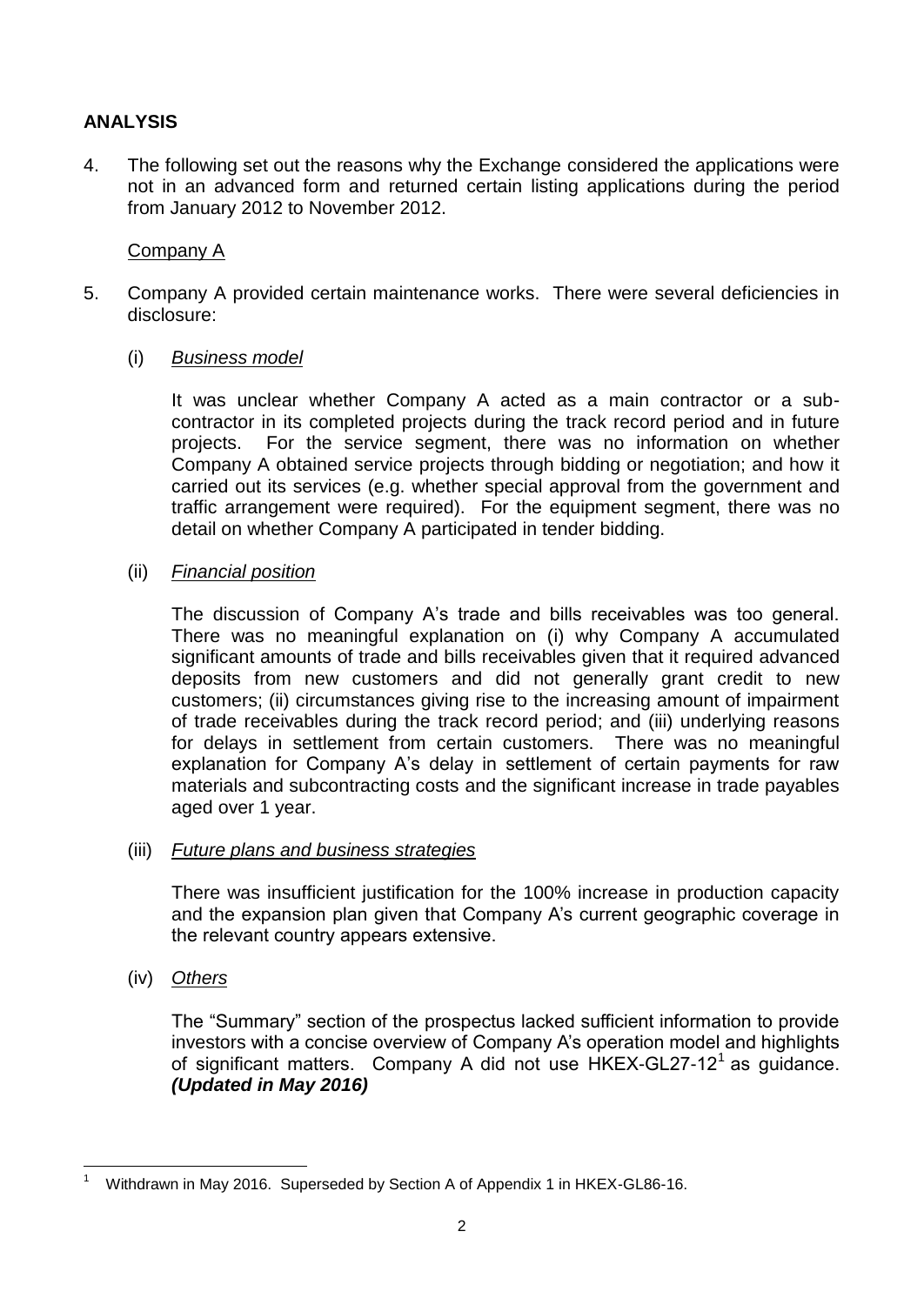# Company B

- 6. Company B submitted its listing application in August 2012. The audited financial information included in the prospectus covered each of the three financial years ended 31 December 2011 and therefore the Company did not comply with the requirement of Rule 8.06 which states that the latest financial period reported on by the reporting accountants must not have ended more than six months before the listing document. The sponsor also had not provided the confirmation under paragraph 4.6 of Guidance Letter HKEX-GL6-09<sup>2</sup> for the Exchange to accept early filing. *(Updated in May 2016)*
- 7. The PRC legal opinion revealed that Company B's controlling shareholder and executive director was implicated in two bribery convictions which might have implications for his suitability as a director. These concerns were not brought to the Exchange's attention in the documents submitted together with the listing application form (e.g. under paragraph 27 of Checklist I.B. - confirmation that there are no other material issues which could detrimentally affect the suitability of listing). There was also no submission from the sponsor on why it considered the individual as suitable to be a director under the Listing Rules.

## Company C

- 8. Company C was engaged in the production of a certain metal. There were several deficiencies in disclosure:
	- (i) Company C did not use  $HKEX-GL27-12<sup>1</sup>$  as guidance for disclosure in the "Summary" section of the prospectus; and *(Updated in May 2016)*
	- (ii) although the price of the relevant metal fluctuated heavily during the track record period, there was no sensitivity analysis on how the movement in the price impacted Company C's profits during the track record period, and the basis to support its profit forecast.
- 9. An article revealed that a company with a similar name to Company C's operating subsidiary was accused of emitting hazardous gas and discharging waste water into a drinking water protection area and causing lead-related pollution. No information on the allegation was provided in the listing application.

## Company D

- 10. Company D was a mining company operating in a country subject to sanctions from the United Nations and the European Union. It was a mineral company under Chapter 18 of the Listing Rules and sought a waiver from the minimum profits requirement.
- 11. In response to pre-IPO enquiries raised by the sponsors on behalf of Company D, the Exchange requested the sponsors and Company D to critically assess the issues of (i) suitability for listing and (ii) competition with controlling shareholder before submitting a listing application.

<sup>1</sup> <sup>2</sup> Withdrawn in February 2014. Superseded by HKEX-GL6-09A.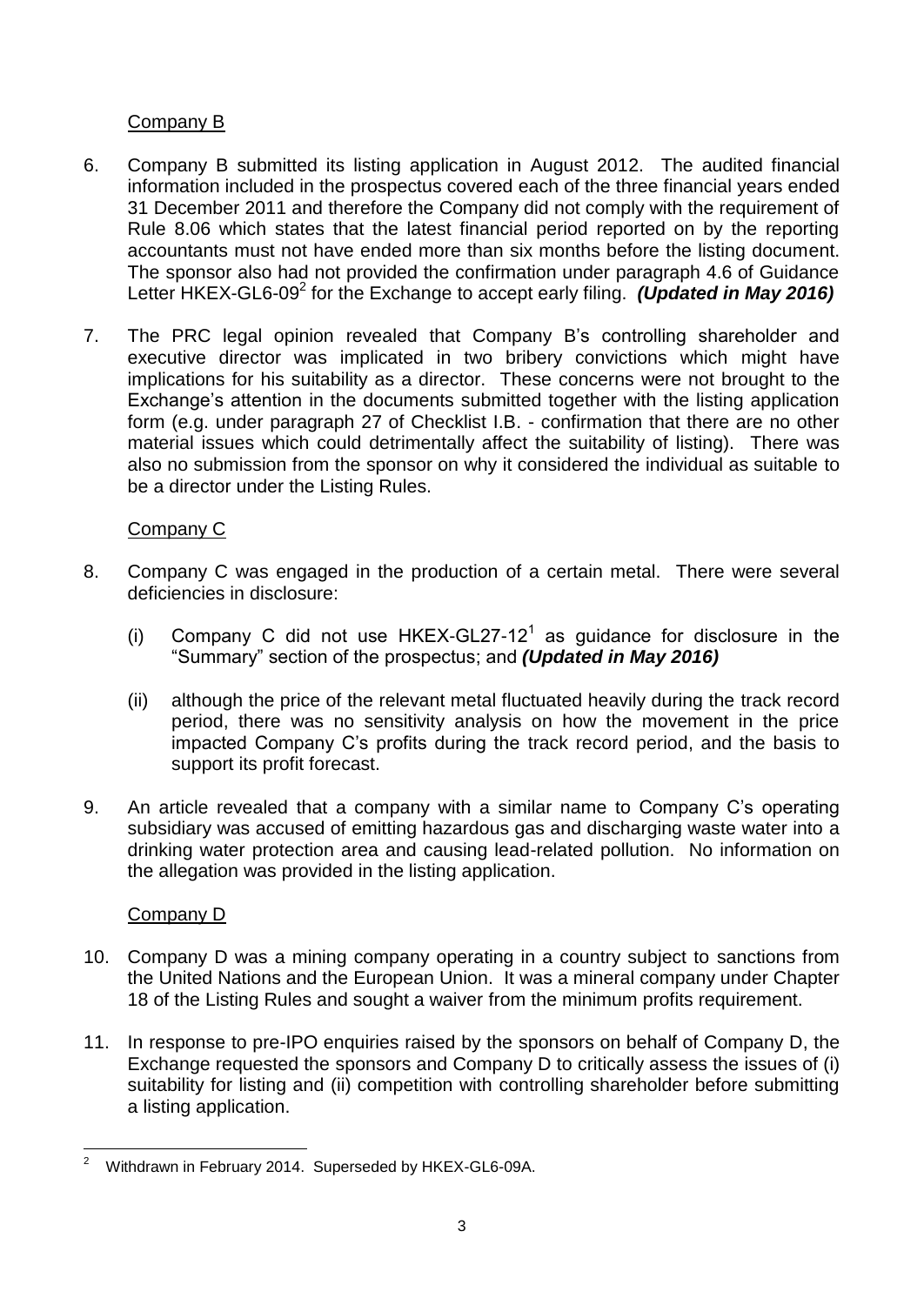- 12. Company D subsequently submitted the listing application. In relation to sanctions, there was a directors' confirmation which was brief and did not state the basis of the directors' view. There was also no view provided by the sponsors.
- 13. On competition, the disclosure did not fully comply with the requirement under Rule 8.10(1)(a), including reasons for the exclusion of the excluded business, size of such business and how such business may compete with Company D's business, etc.
- 14. Other disclosure deficiencies:
	- (i) Company D did not have any customers and had not entered into any legallybinding sales or off-take agreements. There was lack of details on how new customers were to be procured.
	- (ii) The "Industry Overview" section did not provide any outlook or forecast information on the industry in certain countries in which Company D operated.
	- (iii) Based on the biographies of the directors and senior management, it appeared that they lacked experience in operating mining businesses in overseas countries. The prospectus did not give sufficient information for readers to appraise the future outlook of Company D, and that Company D's business was sustainable.
	- (iv) The prospectus did not provide any information on Company D's future business model after commencing commercial production. In addition, certain aspects of Company D's operation were unclear, including: (i) details of the outstanding permits, approvals and licenses for commercial production and (ii) which activities would be carried out by Company D or contractors, and where the functions are outsourced, details of these functions and experience of the contractors.

### Company E

- 15. Company E was a property development company.
- 16. The Exchange had previously accepted its listing application for vetting. The Exchange issued a letter to the sponsor stating its intention to reject the listing application on the ground that Company E had not demonstrated its working capital sufficiency and its ability to meet its profit forecast. The Exchange issued a letter to the sponsor upon the lapse of the application stating that unless the sponsor had resolved to the Exchange's satisfaction the issues stated in the letter and provided updated accounts, the Exchange would not accept Company E's renewed listing application.
- 17. Company E re-submitted a new listing application. The Exchange considered that the sponsor had not provided sufficient information to fully address the concerns raised in its previous letter. In particular, Company E had not provided an updated profit forecast and working capital forecast memorandum and the audited accounts had not been updated.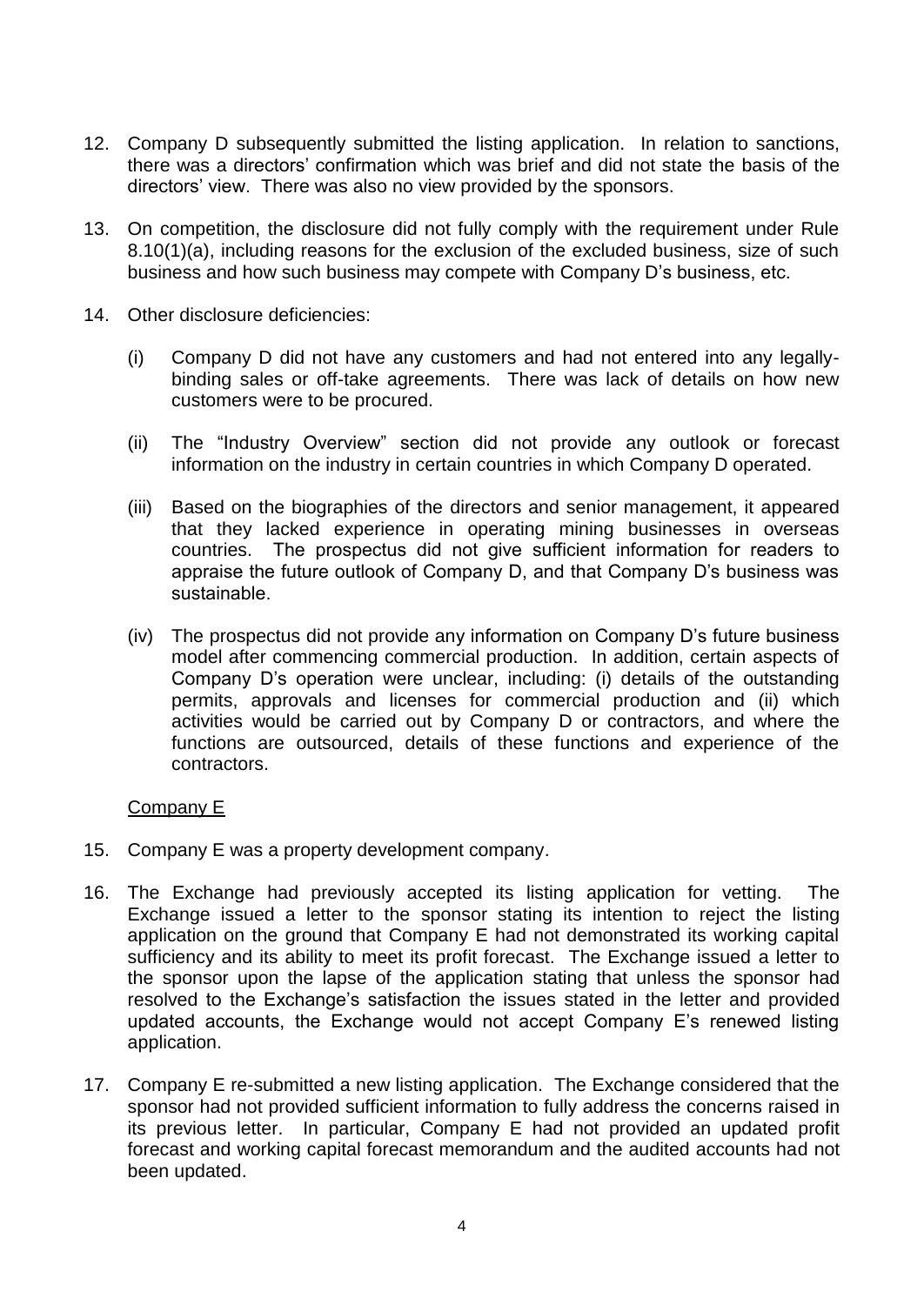### Company F

- 18. Company F engaged in the property businesses.
- 19. Company F's accountants' report covered the three financial years ended 31 December 2011 and the six months ended 30 June 2012. Whilst Company F reported net profits attributable to shareholders for financial years 2009 to 2011, it incurred a net loss for the six months ended 30 June 2012.
- 20. Company F applied for a waiver from the requirement of Rule 4.04(1) such that it would not be required to update its accountants' report to cover the year ended 31 December 2012. If the waiver was not granted, it was doubtful whether Company F could meet the minimum profits requirement for the latest financial year (i.e. 2012) given the net loss incurred in the first half of 2012.
- 21. The Exchange considered it not appropriate to recommend the requested waiver.
- 22. There were also several deficiencies in disclosure:
	- (i) *Summary section*

The disclosure did not follow the guidance in the Guidance Letter HKEX-GL27- 12<sup>1</sup> . Missing information included: *(Updated in May 2016)*

- a detailed discussion of Company F's fair value gains of the investment properties and realized gain on disposal of an investment property holding subsidiary, their contribution to the profit of Company F and relevant sensitivity analysis;
- breakdown of Company F's revenue contribution and key operating data during the track record period, with commentary on material fluctuations;
- historical non-compliances;
- identities, background and relationships with major customers and suppliers; and
- an update on the recent development of Company F's operations and financial performance in accordance with Guidance Letter HKEX-GL41-12.

### (ii) *Business model and future plans*

- details of the properties held by the Company F;
- in respect of the land/properties acquired by Company F, details of the tendering process and the decision making process and the measures/ policies to monitor the Company F's leasing business, occupancy rates, rental yield and liquidity and financial positions;
- how Company F's development plan would affect Company F's business risk profile and highlight the associated risks and impact in the "Summary" and "Risk Factors" sections; and
- how Company F's strategy of developing residential projects aligned with its policy, the commercial rationale for this strategy and how Company F planned to achieve the relevant strategy.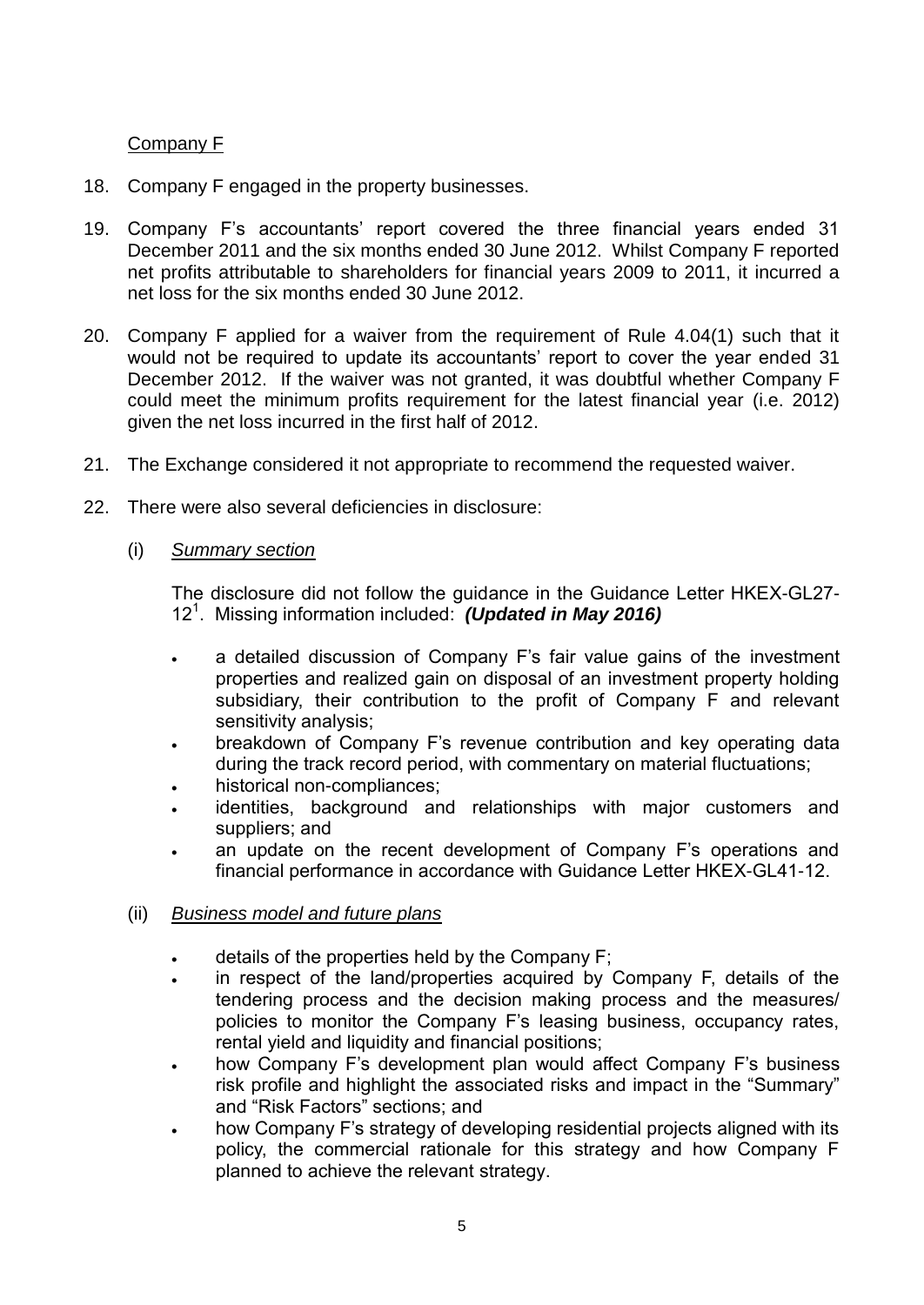### (iii) *Non-compliance incidents*

The disclosure on non-compliance incidents was unclear and insufficient. The rectification measures and internal controls were not specific and could not be aligned to the non-compliances. There was also limited disclosure on the maximum penalties and liabilities.

### (iv) *Regulatory overview*

The prospectus lacked disclosure on the relevant rules and regulations applicable to Company F's business and operations.

## (v) *Disclosure of the financial position*

Company F had net current liabilities and negative operating cash flow. The prospectus should have provided more meaningful discussion on Company F's tight liquidity position and how the Group would improve its liquidity position and finance its purchase of land/ properties.

### Company G

23. There were several deficiencies in disclosure:

### (i) *Description of business model*

The disclosure on Company G's principle businesses was unclear and delineation between different segments was vague. It was not clear when and how Company G derived and recognized revenue for each business segment. It was unclear whether the agent customers served as the Group's distributors or end-customers.

There was inadequate disclosure on how Company G priced its products and/or services and no disclosure on the renewal status of Company G's operating license.

### (ii) *Summary section*

The disclosure did not follow the guidelines in the Guidance Letter HKEX-GL27- 12<sup>1</sup> . *(Updated in May 2016)*

### (iii) *Potential Tax Liabilities*

Company G's subsidiary might be exposed to additional tax liabilities due to noncompliance with the relevant laws and regulations and might also be subject to penalty. However, the disclosure on details of the non-compliances was unclear and convoluted. The prospectus also lacked information on the root causes of the non-compliances. The sponsor also did not provide its view on these non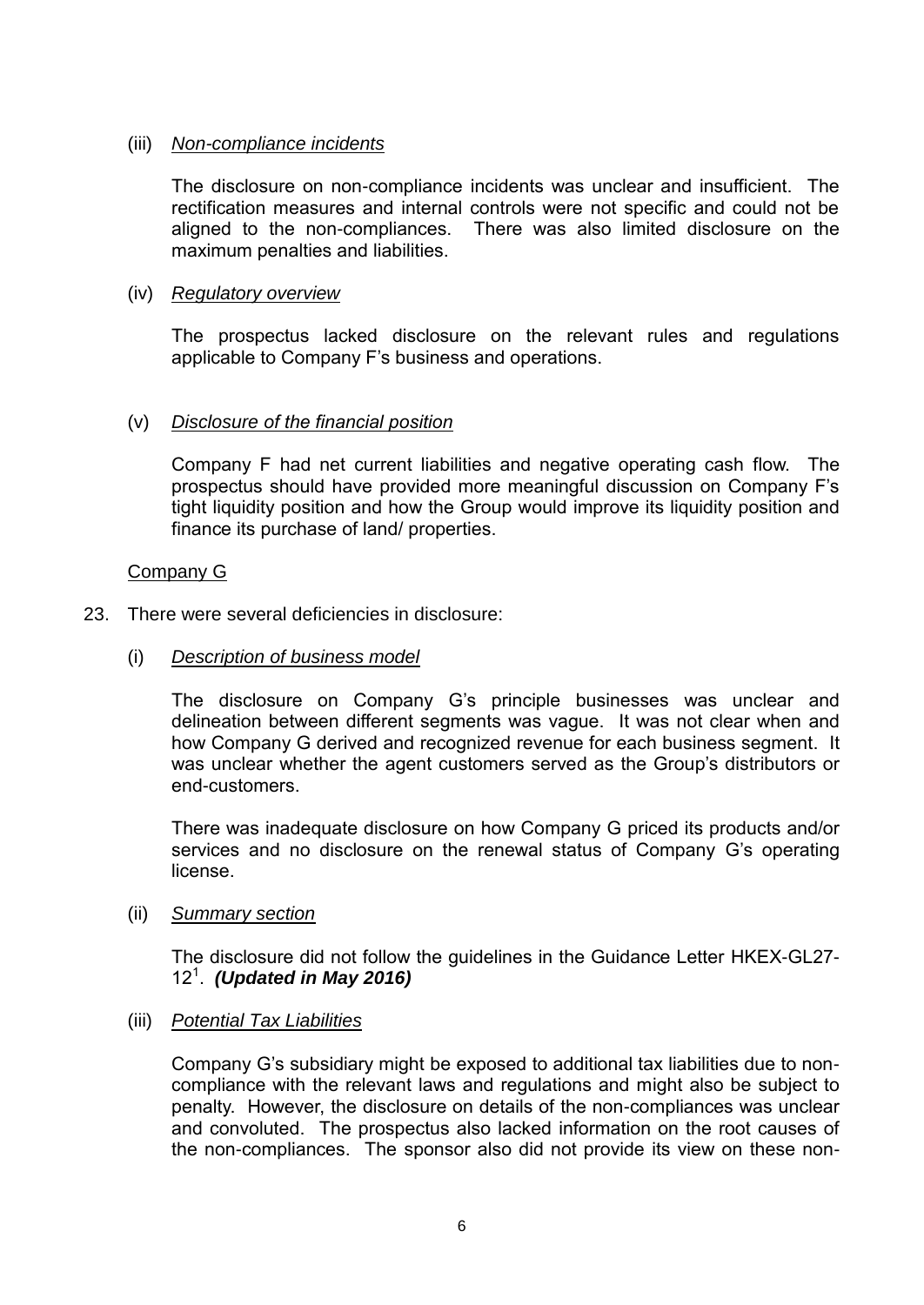compliances and how they might impact on Company G and whether its directors have the character and competency to run a listed company.

24. There was no sponsor's view on Company G's executive director and non-executive director who served in another company which a number of articles had criticized on human rights abuses, ignoring indigenous people's human rights, perpetrating political corruption and neglecting the environment in relation to its forestry logging activities.

### Company H

25. Company H did not submit, together with the listing application form, the anticipated final draft of the sponsor's letter on working capital sufficiency as required under GEM Rule 12.22(13).

### Company I

- 26. Company I was a distributor of certain products. There were several deficiencies in disclosure:
	- (i) *Summary section*

The "Summary" section of the prospectus lacked sufficient information to provide investors with a concise overview of Company I's operation model and highlights of significant matters. Company I did not use HKEX-GL27-12<sup>1</sup> as guidance. Examples of material information missing included description of the usage of Company I's main products, the classification of distributors, how Company I determined the pricing of its products with its suppliers and distributors, the price control under the relevant PRC laws and regulations and legal proceedings against Company I. *(Updated in May 2016)*

### (ii) *Competition with the Controlling Shareholder*

The prospectus did not provide details to demonstrate (i) how the distribution businesses of Company I and its controlling shareholder could be delineated, and (ii) that there were adequate and effective corporate governance measures to manage conflicts of interest and competition between them.

(iii) *Distributorship*

There was insufficient disclosure on the relationship between the different types of distributor customers and measures to address the potential conflict of interests. The degree of Company I's control over its distributors with respect to compliance with the national pricing policy, sales and avoidance of cannibalisation and the competition between different types of distributors were unclear.

The prospectus should have also included information to address the issue of independence of distributors according to Guidance Letter HKEX-GL36-12. The prospectus should have provided an explanation on what value-added services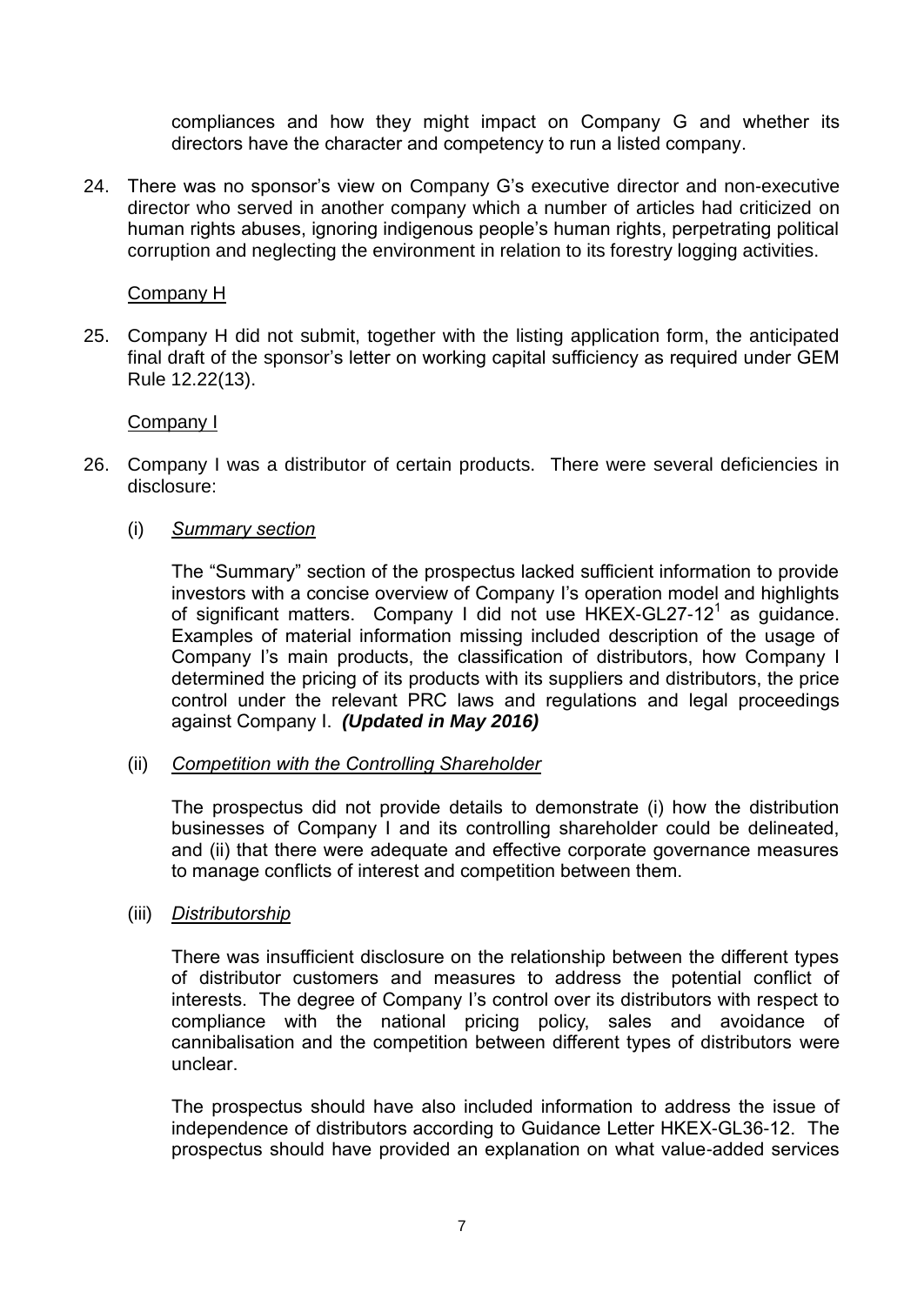Company I provided to its distributor customers to sustain its level of gross profit margin which was particularly high when compared to its peers.

### (iv) *Industry and Regulatory Overview*

The prospectus lacked information about the regulations on price control. There was no detailed analysis of the extent to which Company I was affected by the controlled price changes during the track record period, the measures taken to mitigate the adverse impact of price reductions, and an update on relevant laws and regulations applicable to Company I and their impact.

### (v) *Future plans and business objectives*

There was insufficient information on Company I's plan to expand its distribution network by obtaining new exclusive distribution rights for new products. There was also insufficient information on why Company I needed to enhance the development of products through alliance or partnership, given that Company I was only engaged in distribution, but not research and development.

### Company J

- 27. Company J did not highlight matters which might have significant adverse impact on its operation and financial position in the foreseeable future in the "Summary" and other relevant sections as required under Guidance Letter HKEX-GL27-12<sup>1</sup>. For example, there was no discussion regarding the potential significant decrease in revenue resulting from the recent reorganization and massive layoff plan of one of Company J's top five customers, and the anticipated substantial decline in net profit. *(Updated in May 2016)*
- 28. There was insufficient disclosure of the key terms of agreements with major customers.
- 29. Certain information requested in the Exchange's pre-IPO guidance letter had not been adequately disclosed.

### Company K

- 30. There were several deficiencies in disclosure:
	- (i) There was no disclosure on the reason for the absence of title certificates for Company K's production facilities, the estimated impact on Company K in case of forced eviction, the legality of the lease agreement in respect of collectivelyowned land, and analysis on the adequacy and sufficiency of contingency measures.
	- (ii) The risks associated with Company K's business in international-sanctioned countries had not been adequately highlighted.
	- (iii) There was inadequate disclosure on Company K's arrangements with subcontractors.